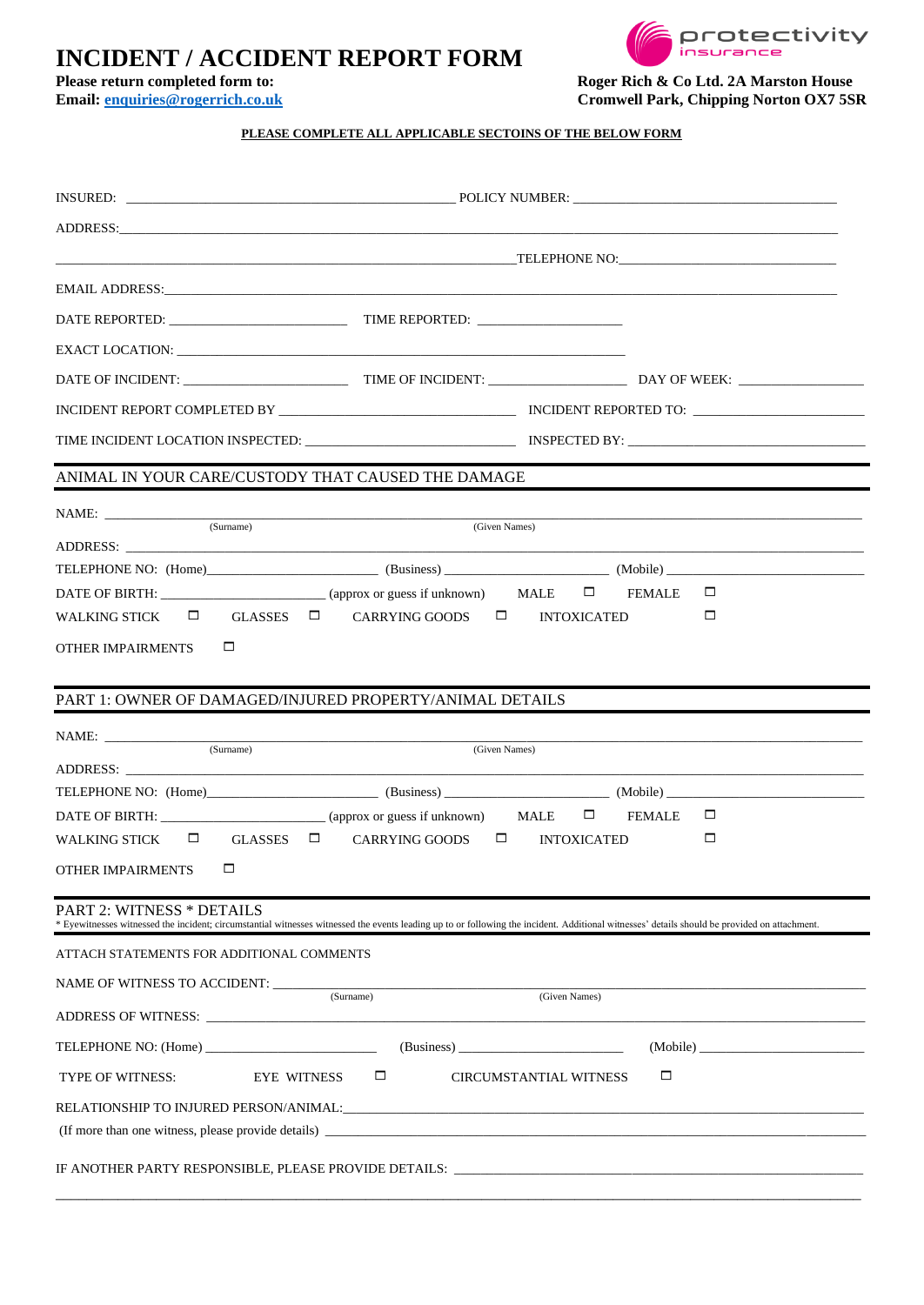| PART 3: PERSONAL/ANIMAL INJURY DETAILS                                                                       |                            |                                                                                                                                                                                                                                            |                       |                                 |                                                                                                                                                             |                       |        |  |  |
|--------------------------------------------------------------------------------------------------------------|----------------------------|--------------------------------------------------------------------------------------------------------------------------------------------------------------------------------------------------------------------------------------------|-----------------------|---------------------------------|-------------------------------------------------------------------------------------------------------------------------------------------------------------|-----------------------|--------|--|--|
| IF APPLICABLE                                                                                                |                            |                                                                                                                                                                                                                                            |                       |                                 |                                                                                                                                                             |                       |        |  |  |
|                                                                                                              |                            |                                                                                                                                                                                                                                            |                       |                                 |                                                                                                                                                             |                       |        |  |  |
| PART OF BODY INJURED (Place tick in appropriate box)                                                         |                            |                                                                                                                                                                                                                                            |                       |                                 |                                                                                                                                                             |                       |        |  |  |
| Head & Neck<br>Eyes or Face<br>Back & Trunk                                                                  | □<br>$\Box$<br>□           | Hip<br>Shoulder<br>Arms / Wrists                                                                                                                                                                                                           | □<br>□<br>□           |                                 | Hands/Fingers<br>Knee<br>Feet and toes                                                                                                                      | □<br>$\Box$<br>□      |        |  |  |
|                                                                                                              |                            |                                                                                                                                                                                                                                            |                       |                                 |                                                                                                                                                             |                       |        |  |  |
| NATURE OF INJURY (Place tick in appropriate box)                                                             |                            |                                                                                                                                                                                                                                            |                       |                                 |                                                                                                                                                             |                       |        |  |  |
| Multiple<br>Fracture<br>Sprain<br>Dislocation<br><b>Ligament Damage</b>                                      | □<br>□<br>□<br>□<br>□      | Minor Bruise - Not Disabling<br>Major Bruising - Disabling<br>Minor Cut/Laceration - No Stitches<br>Cut/Laceration requiring Stitches<br>Minor Concussion                                                                                  |                       | □<br>$\Box$<br>□<br>$\Box$<br>□ | $\Box$<br>Concussion/Unconscious (Serious)<br>$\Box$<br>Burns/Scalds - requiring medical attention<br>$\Box$<br>Superficial<br>$\Box$<br>No Apparent Injury |                       |        |  |  |
|                                                                                                              |                            | If Other, describe: $\frac{1}{2}$ describe:                                                                                                                                                                                                |                       |                                 |                                                                                                                                                             |                       |        |  |  |
|                                                                                                              |                            | DESCRIPTION OF and SEQUENCE OF EVENTS LEADING UP TO THE INCIDENT (as described by injured party)                                                                                                                                           |                       |                                 |                                                                                                                                                             |                       |        |  |  |
| WAS INJURED PERSON TAKEN TO:                                                                                 |                            | DESCRIPTION OF INCIDENT (by you or independent witness - including an un-biased view on whether the injured person contributed to the injury)<br>TREATMENT BY FIRST AIDER □<br>OTHER (Please describe): $\Box$                             |                       |                                 | DOCTOR/HOSPITAL □                                                                                                                                           | AMBULANCE             | $\Box$ |  |  |
| NAME OF FIRST AIDER/ PERSON ATTENDING:                                                                       |                            |                                                                                                                                                                                                                                            |                       |                                 | CONTACT NO:                                                                                                                                                 |                       |        |  |  |
|                                                                                                              |                            |                                                                                                                                                                                                                                            |                       |                                 |                                                                                                                                                             |                       |        |  |  |
|                                                                                                              |                            | PART 4: PROPERTY DAMAGE (complete if there is property damage)                                                                                                                                                                             |                       |                                 |                                                                                                                                                             |                       |        |  |  |
|                                                                                                              |                            | DETAILS:<br>PHOTOS TAKEN AND BY WHOM: UNIVERSITY OF A SERIES AND AN ORDER OF A SERIES OF A SERIES OF A SERIES OF A SERIES OF A SERIES OF A SERIES OF A SERIES OF A SERIES OF A SERIES OF A SERIES OF A SERIES OF A SERIES OF A SERIES OF A |                       |                                 |                                                                                                                                                             |                       |        |  |  |
|                                                                                                              |                            | PART 5: LOCATION OF INCIDENT (Please tick in appropriate box)                                                                                                                                                                              |                       |                                 |                                                                                                                                                             |                       |        |  |  |
| Car Park<br>Car Park Ramps<br>Bar<br><b>Toilet Areas</b><br>Food areas<br>Dance Floor<br>If Other, describe: | □<br>□<br>□<br>□<br>□<br>□ | Entrance/Exit<br><b>Office Areas</b><br><b>Internal Ramp</b><br>Children's Play Area<br>Balcony                                                                                                                                            | □<br>□<br>□<br>□<br>□ |                                 | <b>Stairs</b><br>Escalators<br>Elevators<br>Restaurants<br>Gaming areas                                                                                     | □<br>□<br>□<br>□<br>□ |        |  |  |
|                                                                                                              |                            |                                                                                                                                                                                                                                            |                       |                                 |                                                                                                                                                             |                       |        |  |  |